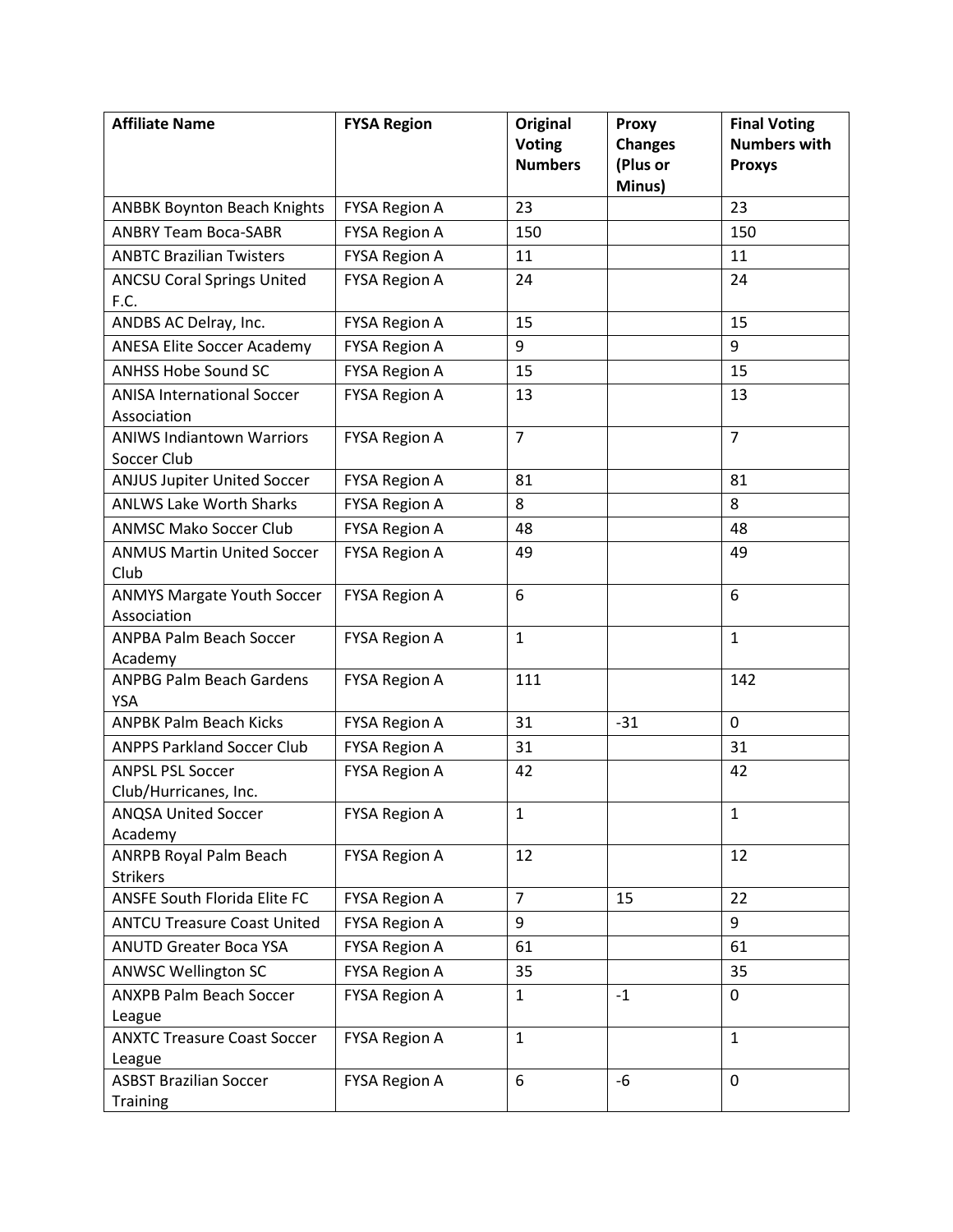| <b>ASCCO Cooper City Optimist</b>       | <b>FYSA Region A</b> | 16             | $-16$        | $\mathbf 0$    |
|-----------------------------------------|----------------------|----------------|--------------|----------------|
| <b>ASCES Coral Estates S.C.</b>         | <b>FYSA Region A</b> | 107            | 53           | 160            |
| <b>ASCGS Coral Gables Youth</b>         | <b>FYSA Region A</b> | 11             |              | 11             |
| Center                                  |                      |                |              |                |
| <b>ASCLY City of Lauderhill Youth</b>   | <b>FYSA Region A</b> | 15             | $-15$        | 0              |
| Soccer                                  |                      |                |              |                |
| <b>ASCRS Cutler Ridge SC</b>            | <b>FYSA Region A</b> | 37             |              | 37             |
| <b>ASCTC CTC Bandits FC</b>             | <b>FYSA Region A</b> | 46             | $-46$        | 0              |
| <b>ASDOC Driftwood Youth</b>            | <b>FYSA Region A</b> | 14             |              | 14             |
| Sports Inc                              |                      |                |              |                |
| <b>ASDSC Doral SC</b>                   | <b>FYSA Region A</b> | 25             | $-25$        | 0              |
| <b>ASDUS Davie United SC</b>            | <b>FYSA Region A</b> | 25             |              | 25             |
| <b>ASEGL Paris Saint-Germain</b>        | <b>FYSA Region A</b> | 88             |              | 88             |
| <b>Academy Plantation</b>               |                      |                |              |                |
| ASFFI Forge FC, Inc.                    | <b>FYSA Region A</b> | 8              |              | 8              |
| <b>ASFLS Fort Lauderdale Select</b>     | <b>FYSA Region A</b> | 19             |              | 19             |
| FC                                      |                      |                |              |                |
| <b>ASHBS City of Hallandale</b>         | <b>FYSA Region A</b> | 15             | $-15$        | 0              |
| <b>Beach</b>                            |                      |                |              |                |
| <b>ASHSC PSG Academy FL</b>             | <b>FYSA Region A</b> | 20             |              | 20             |
| <b>ASHYS Hollywood Wildcats FC</b>      | <b>FYSA Region A</b> | 44             | 34           | 78             |
| <b>ASIMC Inter Miami CF</b>             | <b>FYSA Region A</b> | $\mathbf{1}$   |              | $\mathbf{1}$   |
| <b>ASIVE Ives Estate</b>                | <b>FYSA Region A</b> | 12             | $-12$        | 0              |
| ASKBA Key Biscayne SC                   | <b>FYSA Region A</b> | 36             |              | 36             |
| <b>ASKDL Southern Soccer</b>            | <b>FYSA Region A</b> | 36             |              | 36             |
| Coalition                               |                      |                |              |                |
| <b>ASKHO Kendall Hammocks</b>           | <b>FYSA Region A</b> | 8              |              | 8              |
| Lightning                               |                      |                |              |                |
| <b>ASKSC Florida Keys SC</b>            | <b>FYSA Region A</b> | 8              |              | 8              |
| <b>ASLKS Miami Lakes United</b>         | <b>FYSA Region A</b> | 22             |              | 22             |
| Soccer Club                             |                      |                |              |                |
| <b>ASMBS City of Miami Beach</b>        | <b>FYSA Region A</b> | 15             | $-15$        | 0              |
| Soccer<br><b>ASMOC Miramar Optimist</b> | <b>FYSA Region A</b> | 17             | $-17$        | 0              |
| <b>ASMPS Miami Premier Soccer</b>       |                      | $\overline{4}$ |              | $\overline{4}$ |
|                                         | <b>FYSA Region A</b> |                |              |                |
| <b>ASMSF Miami Strike Force</b>         | <b>FYSA Region A</b> | 51             | $-51$        | 0              |
| <b>ASMSS Miami Springs Soccer</b>       | <b>FYSA Region A</b> | 11             |              | 11             |
| <b>ASMST Miami Stars Soccer</b>         | <b>FYSA Region A</b> | 52             | $-52$        | 0              |
| <b>ASNMM North Miami Maccabi</b>        | <b>FYSA Region A</b> | 18             | $-18$        | 0              |
| <b>ASPPO Pembroke Pines</b>             | <b>FYSA Region A</b> | 29             | $\mathbf{1}$ | 30             |
| Optimist                                |                      |                |              |                |
| <b>ASPSC Pinecrest Premier</b>          | <b>FYSA Region A</b> | 65             |              | 65             |
| Soccer, Inc.                            |                      |                |              |                |
| <b>ASQGC Group Connection LLC</b>       | <b>FYSA Region A</b> | $\mathbf{1}$   |              | $\mathbf{1}$   |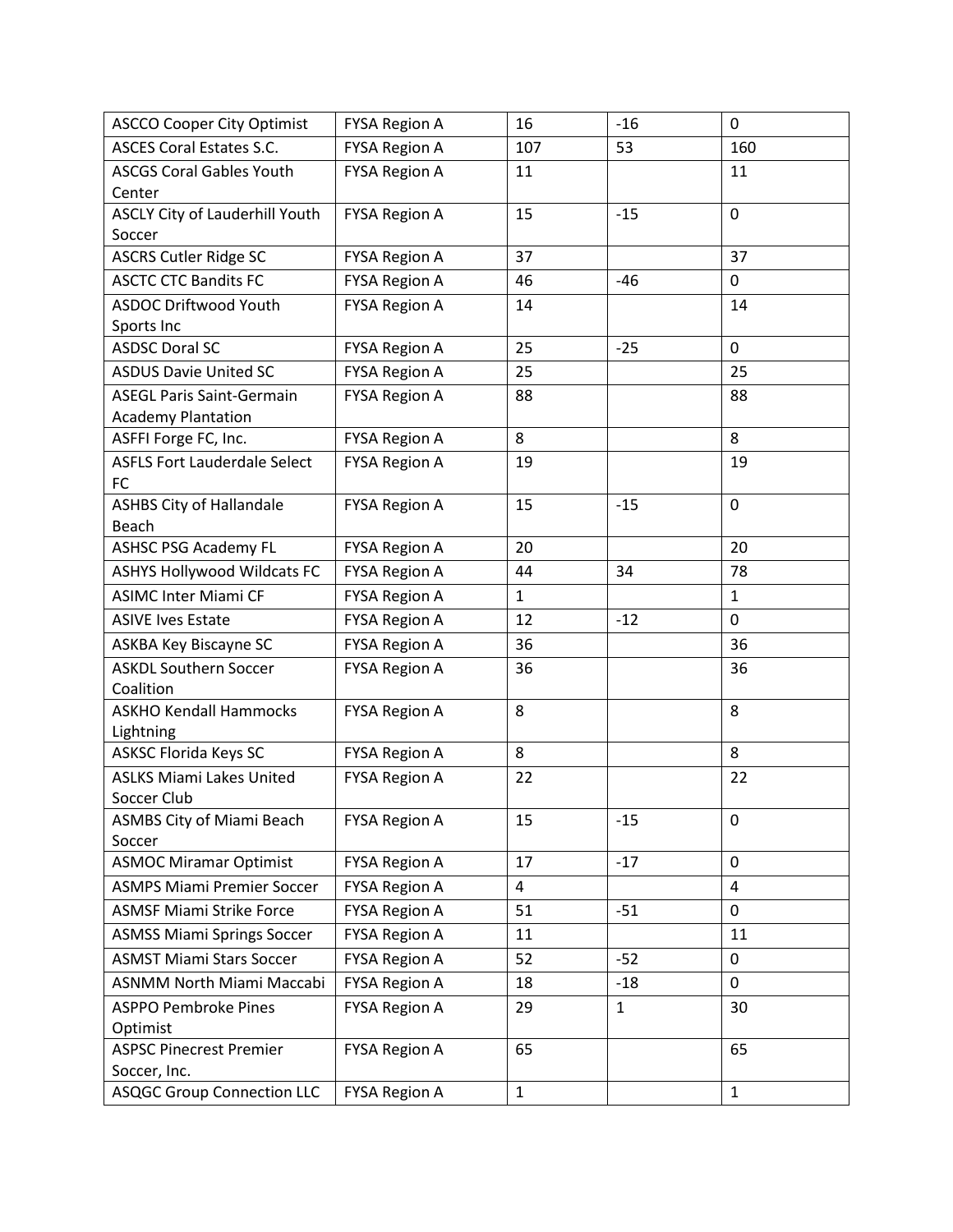| <b>ASQJO Junior Orange Bowl</b>                           | <b>FYSA Region A</b> | $\mathbf{1}$   |        | $\mathbf{1}$ |
|-----------------------------------------------------------|----------------------|----------------|--------|--------------|
| Committee, Inc.                                           |                      |                |        |              |
| ASQMA Miami Atletico Club,<br>LLC                         | <b>FYSA Region A</b> | $\mathbf{1}$   |        | 1            |
| <b>ASQOC Orange Classic Soccer</b><br>Club                | <b>FYSA Region A</b> | $\mathbf{1}$   |        | $\mathbf{1}$ |
| <b>ASQUS US Soccer 5 LLC</b>                              | <b>FYSA Region A</b> | $\mathbf{1}$   |        | $\mathbf{1}$ |
| <b>ASSBS SunBlazer Club Soccer</b>                        | <b>FYSA Region A</b> | 3              |        | 3            |
| <b>ASSHS Miami Shores Soccer</b><br>Club                  | <b>FYSA Region A</b> | 23             | 18     | 41           |
| <b>ASSKS South Kendall Sunblazer</b><br>Soccer Club, Inc. | <b>FYSA Region A</b> | 16             |        | 16           |
| <b>ASSPF Soccer Paradise</b>                              | <b>FYSA Region A</b> | $\overline{7}$ | $-7$   | 0            |
| <b>ASSTS Sunrise Youth Soccer</b>                         | <b>FYSA Region A</b> | 42             |        | 42           |
| <b>ASTRP Tropical Soccer</b>                              | <b>FYSA Region A</b> | 13             |        | 13           |
| <b>ASUYS South Dade United</b>                            | <b>FYSA Region A</b> | 30             |        | 30           |
| <b>ASWES Weston FC</b>                                    | <b>FYSA Region A</b> | 86             |        | 86           |
| <b>ASWKO West Kendall Optimist</b>                        | <b>FYSA Region A</b> | 16             |        | 16           |
| <b>ASWPU West Pines United FC</b>                         | <b>FYSA Region A</b> | 17             |        | 17           |
| <b>ASXDY South Florida Youth</b><br>Soccer                | <b>FYSA Region A</b> | $\mathbf{1}$   |        | $\mathbf{1}$ |
| <b>ASXFL Florida United Soccer</b><br>Alliance            | <b>FYSA Region A</b> | $\mathbf{1}$   |        | $\mathbf{1}$ |
| <b>ASXFU South Florida United</b><br>Youth Soccer Assoc   | <b>FYSA Region A</b> | $\mathbf{1}$   |        | $\mathbf{1}$ |
| <b>ASXGH Greater Hollywood</b><br>Soccer League           | <b>FYSA Region A</b> | $\mathbf{1}$   | $-1$   | 0            |
| <b>ASXMC Club Champions</b><br>League Florida             | <b>FYSA Region A</b> | $\mathbf{1}$   |        | $\mathbf{1}$ |
| <b>ASXMD Miami-Dade Soccer</b><br>League                  | <b>FYSA Region A</b> | $\mathbf{1}$   | $-1$   | $\mathbf 0$  |
| <b>ASXTS Tri County Summer</b><br>League                  | <b>FYSA Region A</b> | $\mathbf 1$    |        | $\mathbf 1$  |
| <b>BNACS Ancient City SC</b>                              | <b>FYSA Region B</b> | 56             |        | 56           |
| <b>BNAIY Amelia Island YSO</b>                            | <b>FYSA Region B</b> | 27             |        | 27           |
| <b>BNBSC Belleview Soccer Club</b>                        | <b>FYSA Region B</b> | 15             |        | 15           |
| <b>BNBSL Big Sun YSL</b>                                  | <b>FYSA Region B</b> | 44             | -44    | 0            |
| <b>BNCCS Clay County SC</b>                               | <b>FYSA Region B</b> | 89             |        | 89           |
| <b>BNCSC Callahan Soccer Club</b>                         | <b>FYSA Region B</b> | $\mathbf{1}$   |        | $\mathbf{1}$ |
| <b>BNCYS Columbia YSA</b>                                 | <b>FYSA Region B</b> | 9              |        | 9            |
| <b>BNDEL Deltona YSC</b>                                  | <b>FYSA Region B</b> | 15             |        | 15           |
| <b>BNFES Florida Elite Soccer</b><br>Academy              | <b>FYSA Region B</b> | 284            | $-284$ | 0            |
| <b>BNGSA Gainesville Soccer</b><br>Alliance               | <b>FYSA Region B</b> | 84             |        | 84           |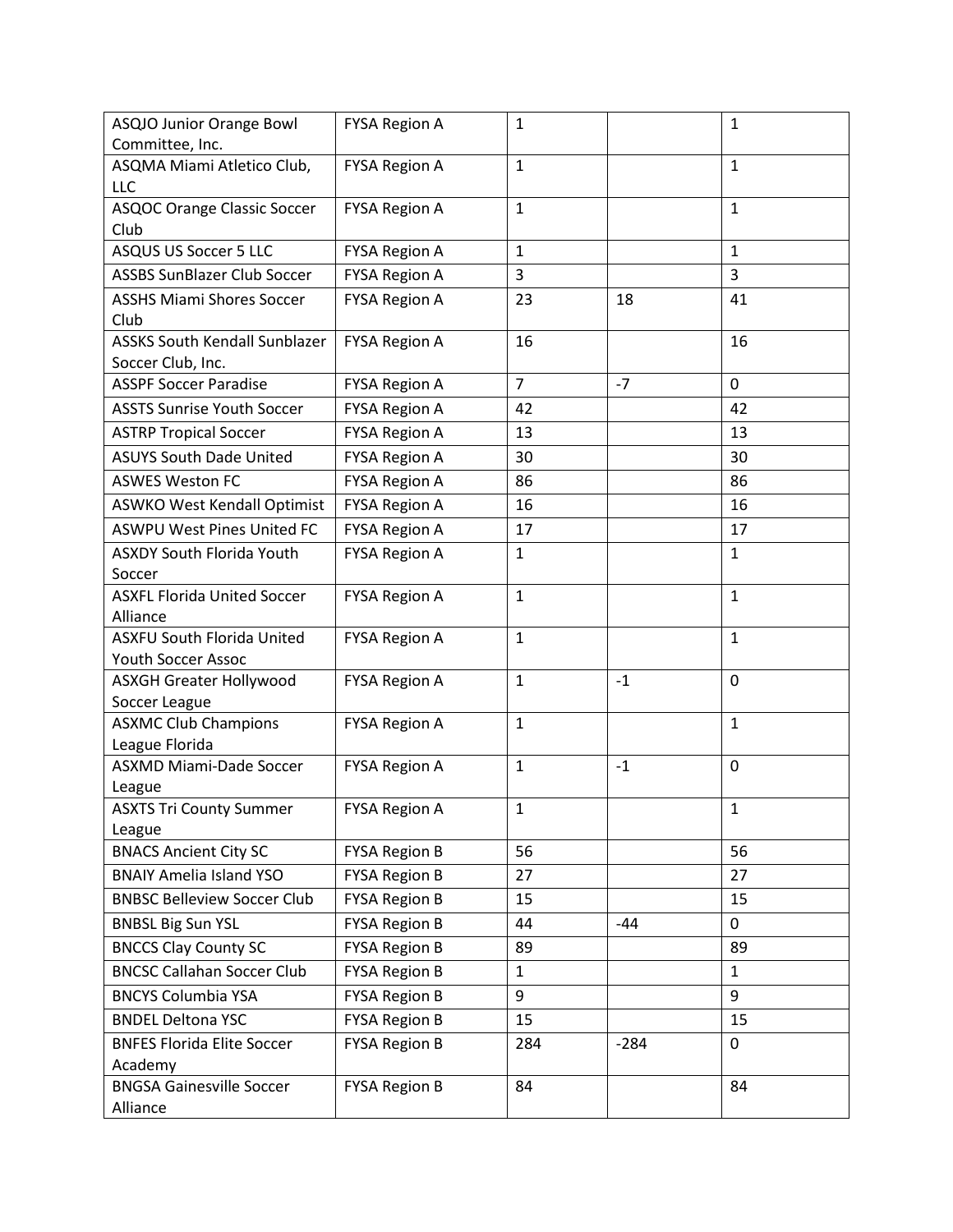| <b>BNJAG Jaguar SC Of</b>                            | <b>FYSA Region B</b> | 6            |       | 6              |
|------------------------------------------------------|----------------------|--------------|-------|----------------|
| Jacksonville                                         |                      |              |       |                |
| <b>BNJAY Jacksonville FC</b>                         | <b>FYSA Region B</b> | 92           |       | 92             |
| <b>BNKYS Keystone Heights YSC</b>                    | <b>FYSA Region B</b> | 22           | $-22$ | 0              |
| <b>BNLSA Leg-AZ Soccer</b>                           | <b>FYSA Region B</b> | 17           |       | 17             |
| <b>BNOBS Ormond Beach SC</b>                         | <b>FYSA Region B</b> | 62           | $-62$ | 0              |
| BNPDA PDA Florida, Inc.                              | <b>FYSA Region B</b> | $\mathbf{1}$ |       | $\mathbf{1}$   |
| <b>BNPOS Port Orange SC</b>                          | <b>FYSA Region B</b> | 11           | $-11$ | 0              |
| <b>BNPVA Ponte Vedra SC</b>                          | <b>FYSA Region B</b> | 32           |       | 32             |
| <b>BNSFA Stetson FA</b>                              | <b>FYSA Region B</b> | 49           | 55    | 104            |
| <b>BNSVC Southeast Volusia SC</b>                    | <b>FYSA Region B</b> | 9            |       | 9              |
| <b>BNVIL Villages Soccer Club</b>                    | <b>FYSA Region B</b> | 14           |       | 14             |
| <b>BNXNF North Florida Youth</b><br>Soccer           | <b>FYSA Region B</b> | $\mathbf{1}$ |       | $\mathbf{1}$   |
| <b>BSACY Association of Christian</b><br>Youth       | <b>FYSA Region B</b> | 4            |       | $\overline{4}$ |
| <b>BSBAR Barcelona Soccer</b><br>Academy             | <b>FYSA Region B</b> | 5            | $-5$  | 0              |
| <b>BSBSA Brevard SA</b>                              | <b>FYSA Region B</b> | 38           |       | 38             |
| <b>BSCBS Central Brevard Soccer</b>                  | <b>FYSA Region B</b> | 24           | $-24$ | $\mathbf 0$    |
| <b>BSCFC Clermont Football Club</b>                  | <b>FYSA Region B</b> | 49           |       | 49             |
| <b>BSCFS Florida Kraze Krush</b>                     | <b>FYSA Region B</b> | 50           |       | 50             |
| <b>BSFCA FC America</b>                              | <b>FYSA Region B</b> | 37           | $-37$ | $\mathbf 0$    |
| <b>BSFLR Florida Rush</b>                            | <b>FYSA Region B</b> | 98           |       | 98             |
| <b>BSGOU Greater Osceola</b><br>United SC            | <b>FYSA Region B</b> | 23           | $-23$ | 0              |
| <b>BSHCS Hunter's Creek SC</b>                       | <b>FYSA Region B</b> | 21           |       | 21             |
| <b>BSIND Indialantic Youth Soccer</b><br>Association | <b>FYSA Region B</b> | 39           |       | 39             |
| <b>BSIRS Indian River Soccer</b><br>Association      | <b>FYSA Region B</b> | 34           | $-34$ | 0              |
| <b>BSLCS Lake County Soccer</b>                      | <b>FYSA Region B</b> | 58           |       | 58             |
| <b>BSMAI Maitland Soccer Club</b>                    | <b>FYSA Region B</b> | 33           |       | 33             |
| <b>BSMAL Malabar Soccer Club</b>                     | <b>FYSA Region B</b> | 8            | -8    | 0              |
| <b>BSOCY Orlando City Youth</b>                      | <b>FYSA Region B</b> | 37           |       | 37             |
| Soccer                                               |                      |              |       |                |
| BSPSJ Port St. John SC                               | <b>FYSA Region B</b> | 12           | $-12$ | $\mathbf 0$    |
| <b>BSPYS Poinciana Youth Soccer</b>                  | <b>FYSA Region B</b> | 10           |       | 10             |
| <b>BSQWD Disney's Wide World</b>                     | <b>FYSA Region B</b> | $\mathbf{1}$ |       | $\mathbf{1}$   |
| of Sports                                            |                      |              |       |                |
| <b>BSSAB Brevard Beachside</b><br>Soccer Club, Inc.  | <b>FYSA Region B</b> | 39           |       | 39             |
| <b>BSSCS Soccer Club of St Cloud</b>                 | <b>FYSA Region B</b> | 26           |       | 26             |
| <b>BSSCU Space Coast United SC</b>                   | <b>FYSA Region B</b> | 77           | $-77$ | 0              |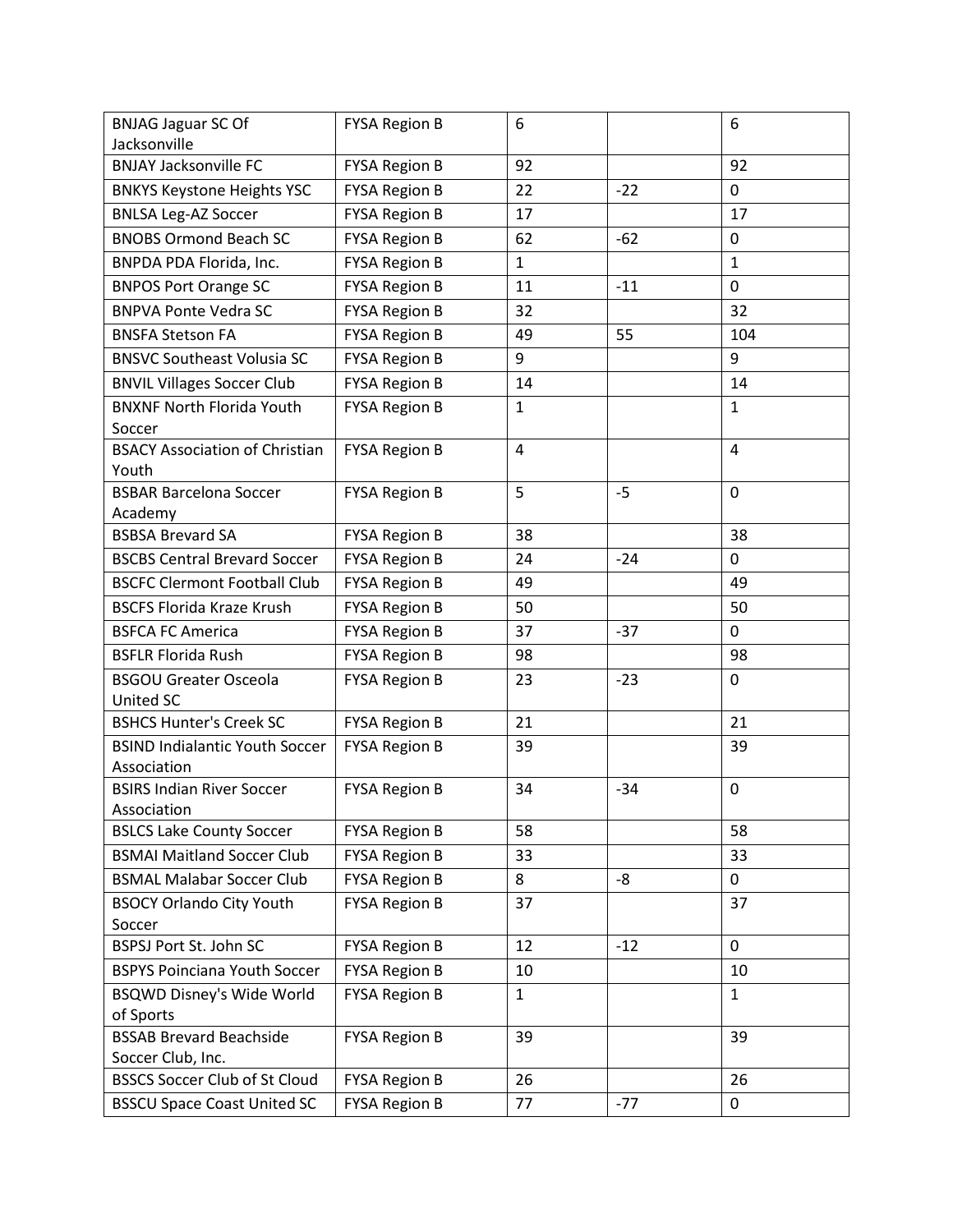| <b>BSSOS South Orlando SC</b>                 | <b>FYSA Region B</b> | 81           |       | 81           |
|-----------------------------------------------|----------------------|--------------|-------|--------------|
| <b>BSSSA Sebastian Soccer Club</b>            | <b>FYSA Region B</b> | 9            | -9    | $\mathbf 0$  |
| <b>BSTSC Titusville Soccer Club</b>           | <b>FYSA Region B</b> | 44           |       | 44           |
| <b>BSXBY Brevard Youth Soccer</b>             | <b>FYSA Region B</b> | $\mathbf{1}$ | 291   | 292          |
| League                                        |                      |              |       |              |
| <b>BSXGC Greater Central Florida</b>          | <b>FYSA Region B</b> | $\mathbf{1}$ |       | $\mathbf{1}$ |
| <b>Youth Soccer</b>                           |                      |              |       |              |
| <b>BSXGO Greater Orlando Area</b>             | <b>FYSA Region B</b> | $\mathbf{1}$ |       | $\mathbf{1}$ |
| League<br><b>BSXOL Greater Osceola United</b> | <b>FYSA Region B</b> | $\mathbf{1}$ |       | $\mathbf{1}$ |
| Youth Soccer League                           |                      |              |       |              |
| <b>BSXSL Seminole Soccer League</b>           | <b>FYSA Region B</b> | $\mathbf{1}$ |       | $\mathbf{1}$ |
| <b>CNAYS Auburndale Youth SC</b>              | <b>FYSA Region C</b> | 46           |       | 46           |
| <b>CNBSA HYL Brooksville United</b>           | <b>FYSA Region C</b> | 6            | -6    | $\mathbf 0$  |
| <b>Soccer Association</b>                     |                      |              |       |              |
| <b>CNCSC Chargers Soccer Club</b>             | <b>FYSA Region C</b> | 147          |       | 147          |
| <b>CNCUS Citrus United</b>                    | <b>FYSA Region C</b> | 32           | $-32$ | $\mathbf 0$  |
| <b>CNDUN Dunedin Stirling SC</b>              | <b>FYSA Region C</b> | 21           |       | 21           |
| <b>CNEPY East Pasco YSL</b>                   | <b>FYSA Region C</b> | 19           |       | 19           |
| <b>CNFCF Four Corners Football</b>            | <b>FYSA Region C</b> | 34           |       | 34           |
| Club                                          |                      |              |       |              |
| <b>CNFCT FC Tampa</b>                         | <b>FYSA Region C</b> | 60           |       | 60           |
| <b>CNFHS First Hernando YSC</b>               | <b>FYSA Region C</b> | 44           |       | 44           |
| <b>CNFPF Florida Premier FC</b>               | <b>FYSA Region C</b> | 100          |       | 100          |
| <b>CNFSC Florida SC</b>                       | <b>FYSA Region C</b> | 15           |       | 15           |
| <b>CNHYS Florida Coast Futbol</b>             | <b>FYSA Region C</b> | 17           |       | 17           |
| Club                                          |                      |              |       |              |
| <b>CNLFC Lakeland Tropics Futbol</b>          | <b>FYSA Region C</b> | 63           |       | 63           |
| Club                                          |                      |              |       |              |
| <b>CNNCS Nature Coast Soccer</b><br>Club      | <b>FYSA Region C</b> | 16           |       | 16           |
| <b>CNNLY North Lakeland Youth</b>             | <b>FYSA Region C</b> | 36           |       | 36           |
| Soccer                                        |                      |              |       |              |
| <b>CNOLS Oldsmar SC</b>                       | <b>FYSA Region C</b> | 21           |       | 21           |
| <b>CNPCL Plant City FC</b>                    | <b>FYSA Region C</b> | 21           |       | 21           |
| <b>CNPCT Players Club of Tampa</b>            | <b>FYSA Region C</b> | 3            |       | 3            |
| Bay                                           |                      |              |       |              |
| <b>CNPRS Bartow SC</b>                        | <b>FYSA Region C</b> | 18           |       | 18           |
| <b>CNRSA Lake Wales SC</b>                    | <b>FYSA Region C</b> | 52           |       | 52           |
| <b>CNRYS Rural YSA</b>                        | <b>FYSA Region C</b> | 11           |       | 11           |
| <b>CNTBU Tampa Bay United</b>                 | <b>FYSA Region C</b> | 159          |       | 159          |
| <b>CNTNC Town N' Country</b>                  | <b>FYSA Region C</b> | 14           |       | 14           |
| <b>CNTSS Tarpon Springs YSA</b>               | <b>FYSA Region C</b> | 39           |       | 39           |
| <b>CNVSC Tampa Dynamo FC</b>                  | <b>FYSA Region C</b> | 57           |       | 57           |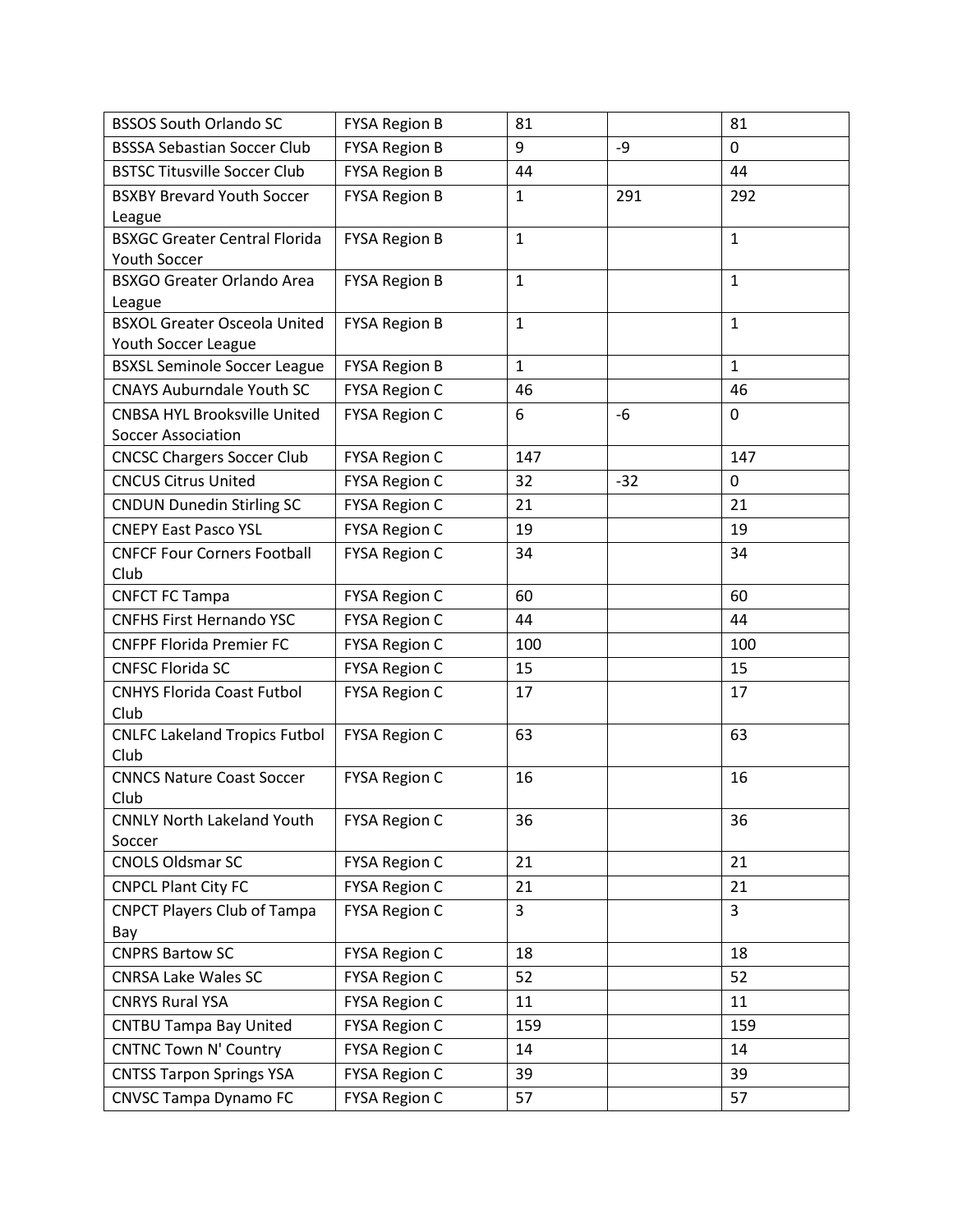| <b>CNWCA Sporting Tampa Bay</b><br><b>FC</b> | <b>FYSA Region C</b> | 36                   | 36           |
|----------------------------------------------|----------------------|----------------------|--------------|
| <b>CNWCS West Citrus Soccer</b>              | <b>FYSA Region C</b> | 24                   | 24           |
| Club                                         |                      |                      |              |
| <b>CNWHY Winter Haven Youth</b>              | <b>FYSA Region C</b> | 38                   | 38           |
| Soccer                                       |                      |                      |              |
| <b>CNXED EDP Soccer League</b>               | <b>FYSA Region C</b> | $\mathbf{1}$         | $\mathbf{1}$ |
| <b>CNXPC Polk County Soccer</b>              | <b>FYSA Region C</b> | $\mathbf{1}$         | $\mathbf{1}$ |
| League                                       |                      |                      |              |
| <b>CNXSY Sunshine Youth Soccer</b>           | <b>FYSA Region C</b> | $\mathbf{1}$<br>$-1$ | 0            |
| Association                                  |                      |                      |              |
| <b>CNXTA Tampa Area Rec</b>                  | <b>FYSA Region C</b> | $\mathbf{1}$         | $\mathbf{1}$ |
| <b>Scheduling Assoc.</b>                     |                      |                      |              |
| <b>CNXUS United Soccer</b>                   | <b>FYSA Region C</b> | $\mathbf{1}$         | $\mathbf{1}$ |
| Association                                  |                      |                      |              |
| <b>CNXWC West Citrus Soccer</b>              | <b>FYSA Region C</b> | $\mathbf{1}$         | $\mathbf{1}$ |
| League<br><b>CSASA IMG Soccer Academy</b>    |                      | $\mathbf{1}$         | $\mathbf{1}$ |
|                                              | <b>FYSA Region C</b> | 35                   | 35           |
| <b>CSASS Azzurri Storm Soccer,</b><br>Inc.   | <b>FYSA Region C</b> |                      |              |
| <b>CSAZY Pinellas County United</b>          | <b>FYSA Region C</b> | 37                   | 37           |
| <b>SC</b>                                    |                      |                      |              |
| <b>CSBRS Braden River SC</b>                 | <b>FYSA Region C</b> | 81                   | 81           |
| <b>CSBSC Fort Myers Beach</b>                | <b>FYSA Region C</b> | 9                    | 9            |
| Soccer                                       |                      |                      |              |
| <b>CSCCS Cape Coral SA</b>                   | <b>FYSA Region C</b> | 116                  | 116          |
| <b>CSCFL Celtic FC Florida</b>               | <b>FYSA Region C</b> | 57                   | 57           |
| <b>CSCSF Charlotte County Soccer</b>         | <b>FYSA Region C</b> | 38                   | 38           |
| Federation                                   |                      |                      |              |
| <b>CSEYS Englewood Youth</b>                 | <b>FYSA Region C</b> | 17                   | 17           |
| <b>Soccer Association</b>                    |                      |                      |              |
| <b>CSFHY Florida Hawks Futbol</b>            | <b>FYSA Region C</b> | 62                   | 62           |
| Club                                         |                      |                      |              |
| CSISP the Soccer Pit Youth                   | FYSA Region C        | 12                   | 12           |
| <b>Athletic Club</b>                         |                      |                      |              |
| <b>CSLAR Largo United SC</b>                 | <b>FYSA Region C</b> | 23                   | 23           |
| <b>CSLCS Lee County Strikers</b>             | <b>FYSA Region C</b> | 28                   | 28           |
| <b>CSLHA Lehigh YSA</b>                      | <b>FYSA Region C</b> | 26                   | 26           |
| <b>CSMSL Manasota Youth Soccer</b>           | <b>FYSA Region C</b> | 21                   | 21           |
| <b>CSMYS Manatee Area YSA</b>                | <b>FYSA Region C</b> | 26                   | 26           |
| <b>CSNER St. Pete Raiders</b>                | <b>FYSA Region C</b> | 35                   | 35           |
| <b>CSNFM Florida West F.C.</b>               | <b>FYSA Region C</b> | 35                   | 35           |
| <b>CSNPS North Port Fusion FC</b>            | <b>FYSA Region C</b> | 59                   | 59           |
| <b>CSNYS Florida West F.C.</b>               | <b>FYSA Region C</b> | 31                   | 31           |
| <b>Naples Campus</b>                         |                      |                      |              |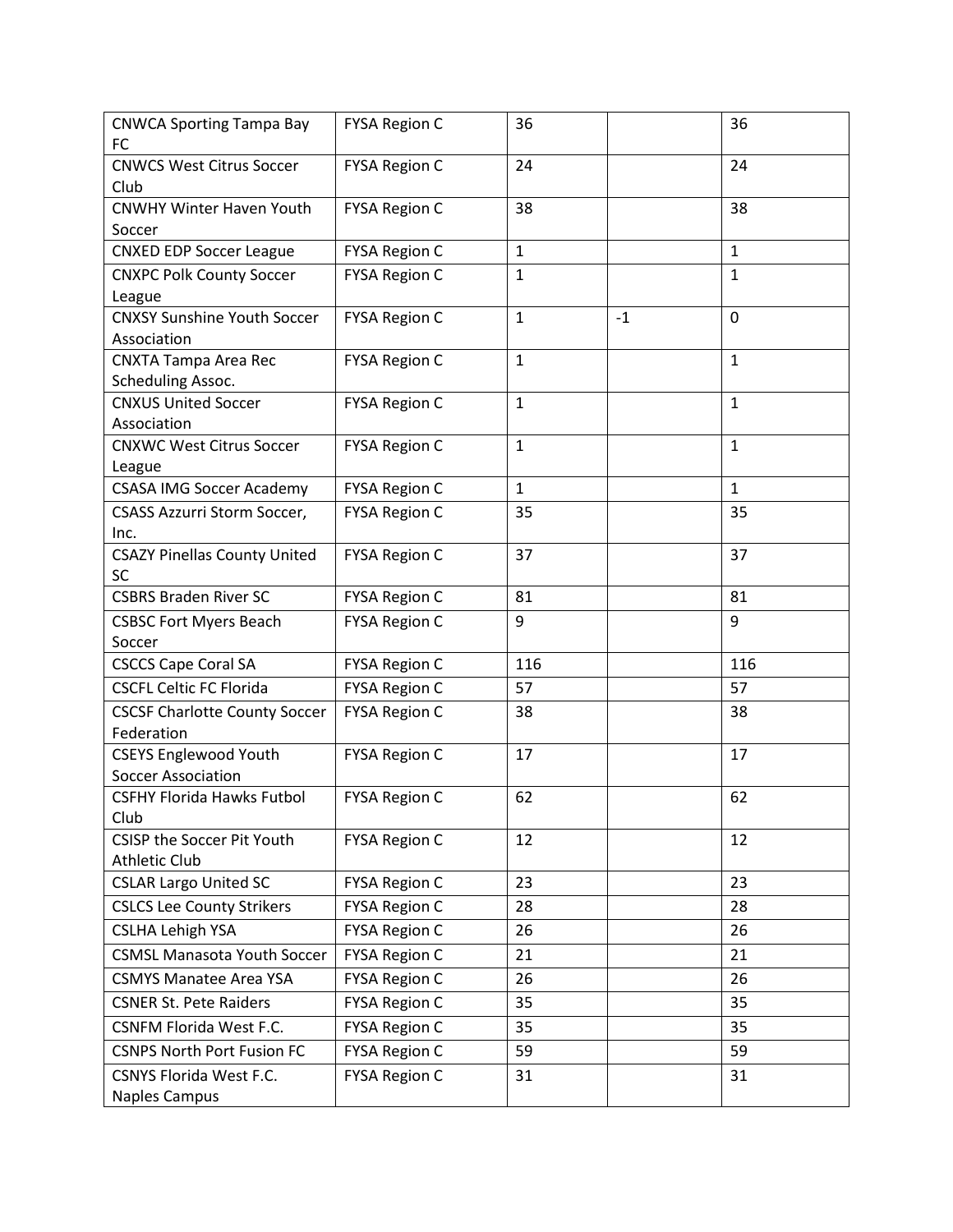| CSOCM Optimist Club of               | <b>FYSA Region C</b> | 11             |      | 11             |
|--------------------------------------|----------------------|----------------|------|----------------|
| Marco Island                         |                      |                |      |                |
| <b>CSPPY Central Academy Youth</b>   | <b>FYSA Region C</b> | 11             |      | 11             |
| <b>Soccer Association</b>            |                      |                |      |                |
| <b>CSQSU Soccer Skills Unlimited</b> | <b>FYSA Region C</b> | $\mathbf{1}$   |      | $\mathbf{1}$   |
| <b>CSSCP San Carlos Park</b>         | <b>FYSA Region C</b> | 44             |      | 44             |
| <b>Scorpion SC</b>                   |                      |                |      |                |
| <b>CSSFC Strictly Soccer FC</b>      | <b>FYSA Region C</b> | 15             |      | 15             |
| <b>CSSOY Southside YSL</b>           | <b>FYSA Region C</b> | 3              |      | 3              |
| <b>CSSRS Heartland SC</b>            | <b>FYSA Region C</b> | 6              |      | 6              |
| <b>CSSSC Sarasota Spartans</b>       | <b>FYSA Region C</b> | 10             |      | 10             |
| <b>CSSSS Seminole Shooting Stars</b> | <b>FYSA Region C</b> | 10             |      | 10             |
| SA                                   |                      |                |      |                |
| CSSUS FC Sarasota, Inc.              | <b>FYSA Region C</b> | 93             |      | 93             |
| <b>CSSYA SYAA Seminole Santos</b>    | <b>FYSA Region C</b> | $\overline{7}$ |      | $\overline{7}$ |
| <b>CSVYS Venice Area YSA</b>         | <b>FYSA Region C</b> | 16             |      | 16             |
| <b>CSWFF West Florida Flames</b>     | <b>FYSA Region C</b> | 145            |      | 145            |
| <b>CSXCD Club Directors League</b>   | <b>FYSA Region C</b> | $\mathbf{1}$   |      | $\mathbf{1}$   |
| <b>CSXGY Gulfcoast Youth Soccer</b>  | <b>FYSA Region C</b> | $\mathbf{1}$   |      | $\mathbf{1}$   |
| Association                          |                      |                |      |                |
| <b>CSXLC Lee County Youth</b>        | <b>FYSA Region C</b> | $\mathbf{1}$   |      | $\mathbf{1}$   |
| Soccer                               |                      |                |      |                |
| <b>CSXSW Southwest Florida</b>       | <b>FYSA Region C</b> | $\mathbf{1}$   |      | $\mathbf{1}$   |
| <b>Soccer Association</b>            |                      |                |      |                |
| <b>CSXYP Youth Player</b>            | <b>FYSA Region C</b> | $\mathbf{1}$   |      | $\mathbf{1}$   |
| <b>Development Series</b>            |                      |                |      |                |
| <b>DEBUS Bay United SC</b>           | <b>FYSA Region D</b> | 8              |      | 8              |
| <b>DEPSC Perry Soccer</b>            | <b>FYSA Region D</b> | 18             |      | 18             |
| Association                          |                      |                |      |                |
| <b>DETTH Tallahassee Tottenham</b>   | <b>FYSA Region D</b> | 52             |      | 52             |
| Hotspur Futbol Club                  |                      |                |      |                |
| DEWSL Warner Soccer Club             | <b>FYSA Region D</b> | 64             |      | 64             |
| <b>DEXRD Region D Soccer</b>         | <b>FYSA Region D</b> | $\mathbf{1}$   |      | $\mathbf{1}$   |
| League                               |                      | $\mathbf{1}$   |      | $\mathbf{1}$   |
| <b>DEXWS Warner Soccer League</b>    | <b>FYSA Region D</b> |                |      |                |
| DWBSC Bayside Soccer Club,           | <b>FYSA Region D</b> | 18             |      | 18             |
| Inc<br><b>DWCFC Chivas FC</b>        | <b>FYSA Region D</b> | 4              | $-4$ | $\mathbf 0$    |
| <b>DWDEC FC Dallas Emerald</b>       |                      | 9              |      | 9              |
| Coast                                | <b>FYSA Region D</b> |                |      |                |
| <b>DWNAV Navarre Youth Sports</b>    | <b>FYSA Region D</b> | $\overline{3}$ |      | $\overline{3}$ |
| Association                          |                      |                |      |                |
| <b>DWPUS Gulf Coast Texans</b>       | <b>FYSA Region D</b> | 67             |      | 67             |
| <b>DWQBS Bazooka Soccer</b>          | <b>FYSA Region D</b> | $\mathbf{1}$   |      | $\mathbf{1}$   |
| Foundation Inc                       |                      |                |      |                |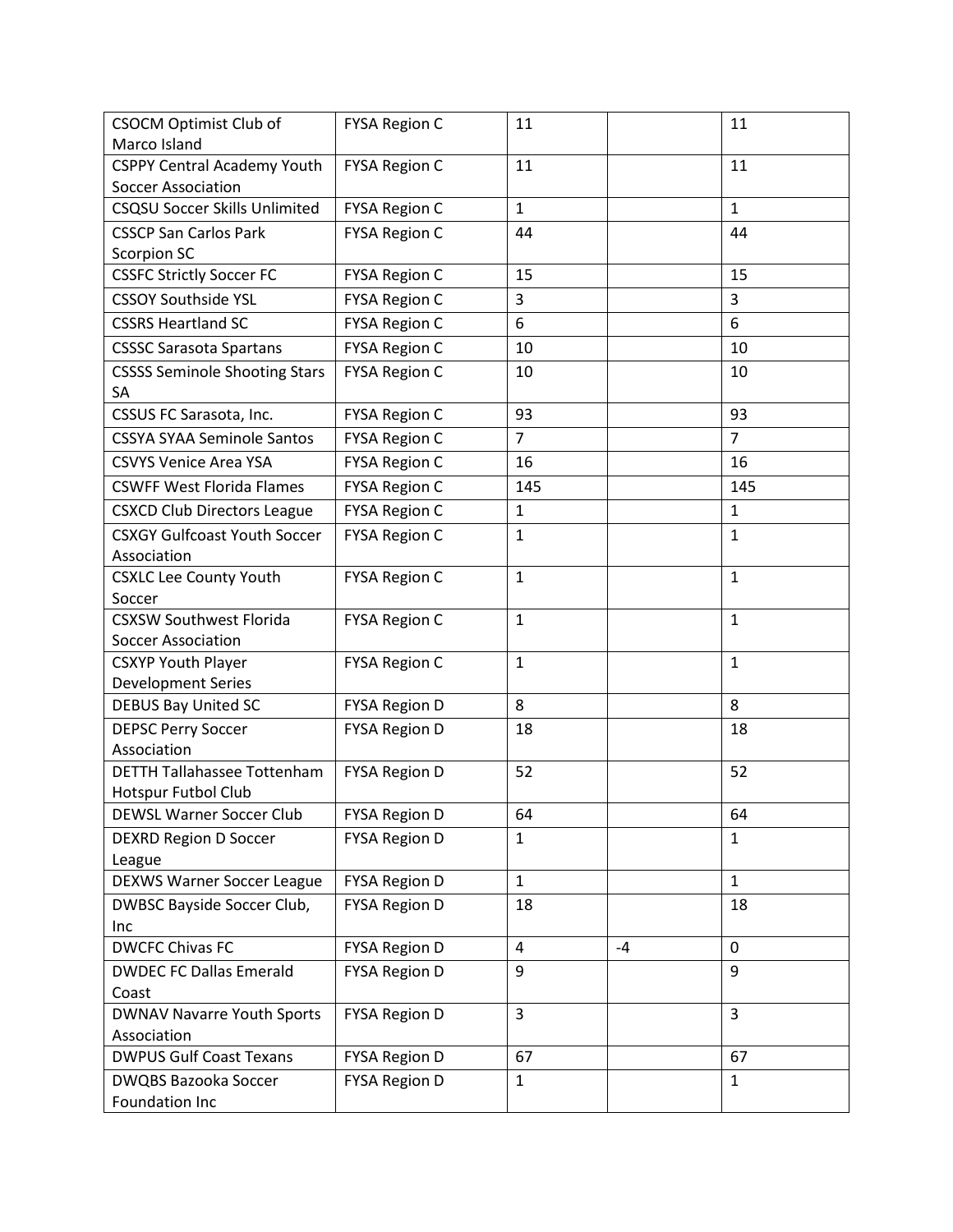| <b>DWRAD Real Athletic</b>      | <b>FYSA Region D</b>     | 23           |      | 23           |
|---------------------------------|--------------------------|--------------|------|--------------|
| Development FC                  |                          |              |      |              |
| FYSA Hall of Fame - Lou         | FYSA Hall of Fame        | $\mathbf{1}$ | $-1$ | $\mathbf 0$  |
| Confessore                      |                          |              |      |              |
| FYSA Hall of Fame - Wayne       | <b>FYSA Hall of Fame</b> | $\mathbf{1}$ |      | $\mathbf{1}$ |
| Martin                          |                          |              |      |              |
| FYSA Hall of Fame - Art Turpel  | FYSA Hall of Fame        | $\mathbf{1}$ |      | $\mathbf{1}$ |
| FYSA Hall of Fame - Hugh        | <b>FYSA Hall of Fame</b> | $\mathbf{1}$ |      | $\mathbf{1}$ |
| Wilcox                          |                          |              |      |              |
| FYSA Hall of Fame - Michael     | <b>FYSA Hall of Fame</b> | $\mathbf{1}$ |      | $\mathbf{1}$ |
| Ray                             |                          |              |      |              |
| FYSA Hall of Fame - Mac         | FYSA Hall of Fame        | $\mathbf{1}$ |      | $\mathbf{1}$ |
| Alarcon                         |                          |              |      |              |
| FYSA Hall of Fame - Tommy       | FYSA Hall of Fame        | $\mathbf{1}$ |      | $\mathbf{1}$ |
| Thompson                        |                          |              |      |              |
| FYSA Hall of Fame - Barbara     | <b>FYSA Hall of Fame</b> | $\mathbf{1}$ |      | $\mathbf{1}$ |
| Newton                          |                          |              |      |              |
| FYSA Hall of Fame - Virgil      | <b>FYSA Hall of Fame</b> | $\mathbf{1}$ |      | $\mathbf{1}$ |
| Stringfield                     |                          |              |      |              |
| FYSA Hall of Fame - Ray         | <b>FYSA Hall of Fame</b> | $\mathbf{1}$ |      | $\mathbf{1}$ |
| Thompsett                       |                          |              |      |              |
| FYSA Hall of Fame - Myrna       | FYSA Hall of Fame        | $\mathbf{1}$ |      | $\mathbf{1}$ |
| Foster                          |                          |              |      |              |
| FYSA Board of Director - John   | FYSA Board of            | $\mathbf{1}$ |      | $\mathbf{1}$ |
| <b>Stacey</b>                   | Director                 |              |      |              |
| FYSA Board of Director - Eric   | FYSA Board of            | $\mathbf{1}$ |      | $\mathbf{1}$ |
| Heidel                          | Director                 |              |      |              |
| FYSA Board of Director -        | FYSA Board of            | $\mathbf{1}$ |      | $\mathbf{1}$ |
| Christopher Ellison             | Director                 |              |      |              |
| FYSA Board of Director - Mike   | FYSA Board of            | $\mathbf{1}$ |      | $\mathbf{1}$ |
| Flood                           | Director                 |              |      |              |
| FYSA Board of Director -        | FYSA Board of            | $\mathbf{1}$ |      | $\mathbf{1}$ |
| Daragh Cullen                   | Director                 |              |      |              |
| FYSA Board of Director - Greg   | FYSA Board of            | $\mathbf{1}$ |      | $\mathbf{1}$ |
| Zak                             | Director                 |              |      |              |
| FYSA Board of Director - Alice  | FYSA Board of            | $\mathbf{1}$ | 306  | 307          |
| Smith                           | Director                 |              |      |              |
| FYSA Board of Director - Justin | FYSA Board of            | $\mathbf{1}$ |      | $\mathbf{1}$ |
| Goldman                         | Director                 |              |      |              |
| FYSA Board of Director -        | FYSA Board of            | $\mathbf{1}$ |      | $\mathbf{1}$ |
| <b>Russell Walker</b>           | Director                 |              |      |              |
| FYSA Board of Director -        | FYSA Board of            | $\mathbf{1}$ |      | $\mathbf{1}$ |
| Stephen Huff                    | Director                 |              |      |              |
| FYSA Board of Director -        | FYSA Board of            | $\mathbf{1}$ | 16   | 17           |
| <b>Carlton Talbot</b>           | Director                 |              |      |              |
| FYSA Board of Director - Terri  | FYSA Board of            | $\mathbf{1}$ |      | $\mathbf{1}$ |
| Towers                          | Director                 |              |      |              |